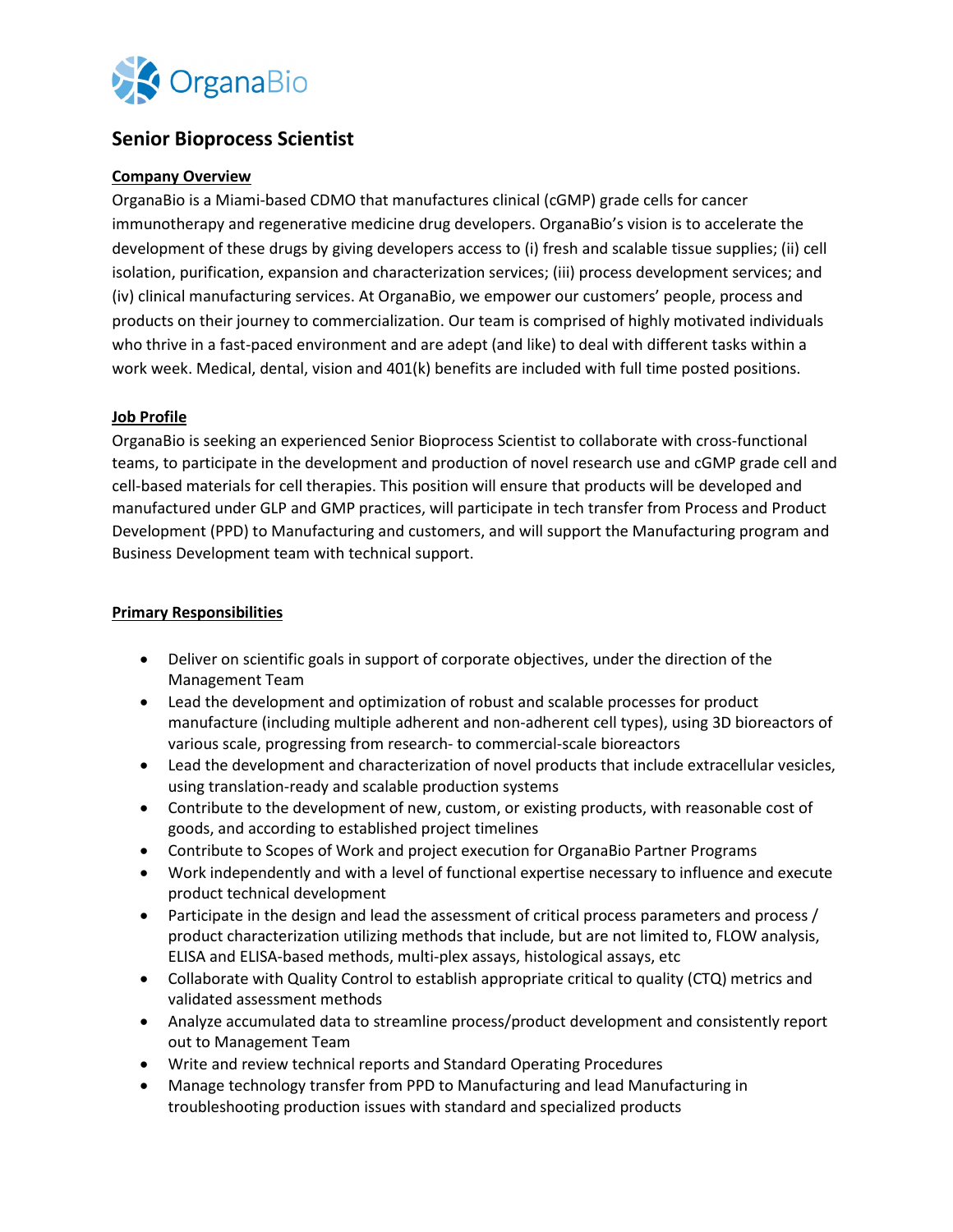

- Serve as a Subject Matter Expert and liaison to Process Development, Manufacturing Science and Technology (MSAT), Manufacturing, and Business Development
- Supervise/coach scientists and cell processing specialists and help manage routine team operations
- Work closely with other functional teams in a matrix organization to move projects forward
- Provide regular production status updates to PD, MSAT, and Manufacturing teams
- Support external audits and inspections, as required
- Support daily laboratory operations, including cleaning, maintenance, ordering, and inventory management

#### **Requirements**

- M.S. in an applicable field (Bioengineering, Chemical Engineering, Biological or relevant process related sciences) with 5+ years of experience, or 7+ experience in an applicable field
- Extensive cell culture experience required
- Minimum 5 years of experience in process development and/or GLP/GMP manufacturing of cell and gene therapy products
- Basic understanding of cell biology, immunology, bioprocess and engineering principles
- 2 years of experience with primary cell isolation and aseptic techniques.
	- $\circ$  Experience with birth tissue-derived cells (MSCs, HSCs, immune cells) a plus
	- o Experience in a GLP and/or GMP manufacturing setting a plus
- Well-honed analytical skills and knowledge of statistical software to conduct data analysis
- Strong experience in upstream and downstream cell processing and culture technologies in support of the finished materials production
- Bioreactor process development experience a plus
- Ability to apply scientific and engineering approaches to problem solving and process development
- Experience in process optimization, process characterization, process and product validation, equipment validation and SOP authoring
- Robust oral and written communication skills.
- Outstanding interpersonal and conflict resolution skills.
- Extreme attention to detail and thorough record-keeping
- Ability to quantify experimental results and relay findings to internal and external teams
- Excellent organizational and time-management skills, and ability to manage multiple concurrent projects
- Ability to work independently and collaboratively in a fast-paced, dynamic environment
- Productive, solution-oriented work ethic
- Weekend and late hours required at times
- Flexible Mindset This position will initially report into PD, but responsibilities and position within the organization will evolve as the organization grows